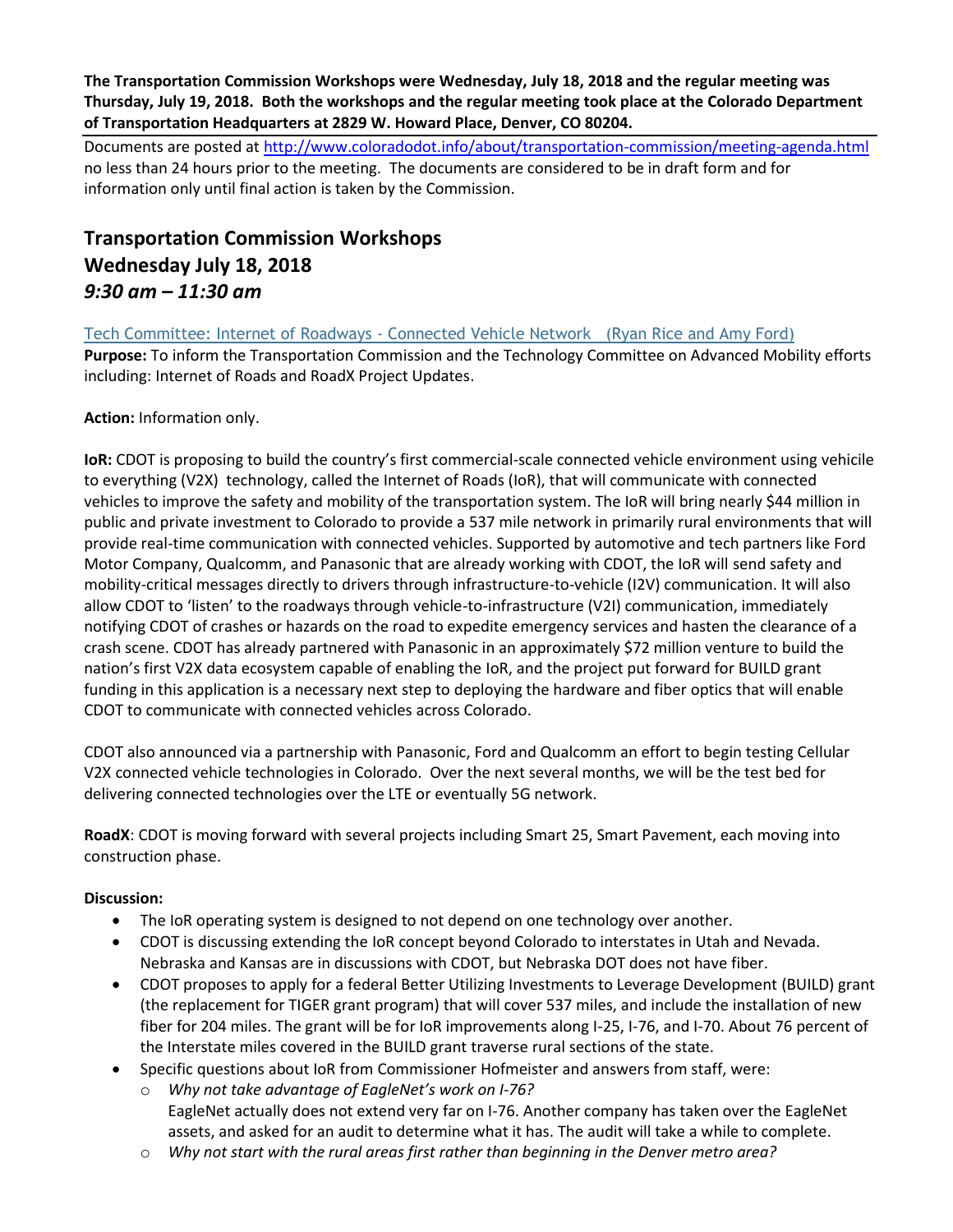The BUILD grant includes a large percentage of miles in rural areas. The Transportation Commission learned about the Smart Mobility Plan (a cooperative plan that CDOT, Regional Transportation District, and the Denver Regional Council of Governments) last month. The Smart Mobility Plan is a unified approach to advancing intelligent transportation.

- o *Why are we re-inventing the wheel? What we have (variable message signs, variable speed limits, rumble strips, queue ahead warnings) works well.* The main reason CDOT is considering the IoR is that it can reduce injuries and fatalities more than what we are using today. (One slide in the presentation showed that spot weather warnings in connected and autonomous vehicles have the potential to reduce property damage only, injuries, and fatalities by 25 percent compared to variable message signs.)
- o *What happens when electronic communications systems shut down? (When John Deere's satellite shuts down, tractors in farming country also stop working in the fields.)*  The system will be designed to have workarounds and safeguards, and will not depend upon a single technology.
- o *Why is the government getting involved when the private sector has already started setting up the infrastructure?*

From another commissioner: Agricultural combines are not the same as infrastructure for connected and autonomous vehicles. We should be partnering with private industry to take advantage of what they've created, but also making sure it fits CDOT's needs.

- As the next step, CDOT will focus on vehicle to infrastructure technology.
- CDOT is looking for money from two possible sources: the BUILD grant that, if awarded, will support us through Stage 1, and the ballot initiative if it passes. Statewide programs is the most likely category for funding infrastructure for connected and autonomous vehicles from the ballot initiative.

# [Transit and Intermodal Committee \(David Krutsinger\)](https://www.codot.gov/about/transportation-commission/documents/2018-agendas-and-supporting-documents/july-2018/2-t-i-committee.pdf)

# *SB 228 & 267 Update and SB 228 Year Three Project Recommendations* – Jeff Sanders

**Purpose:** The purpose of this agenda item was to provide background information and discuss possible project selections using Senate Bill 228 transit funds. Staff will seek a resolution by the Transportation Commission, likely in August, to approve projects.

**Action:** Informational only this month, with action requested in August or September.

# **Discussion**

- Commissioners wanted to know what financial assistance Pueblo offered for the two Pueblo projects (Pueblo Park and Ride and Tejon Park and Ride). One of the rationales for CDOT picking up the cost is that the downtown Pueblo Park and Ride will accommodate intercity and regional buses, as well as local transit, while the Tejon Park and Ride would include minor improvements to better accommodate intercity and local transit services. They will serve more than local transit.
- David Krutsinger, the CDOT Division of Transit and Rail (DTR) Director, said CDOT could withhold all but the design money for the Pueblo projects until CDOT receives some financial commitment from the local community.
- Commissioners discussed having a policy that CDOT will not provide money for transit unless the local governments put up some local match money. Karen Rowe, Region 2 regional transportation director, asked that the Commission, if it approves such a policy, allow more flexibility, such as permitting local governments to maintain transit facilities as their contribution.
- One Commissioner asked if CDOT has a policy on local financial contributions to transit facilities. David Krutsinger said CDOT relies as much as possible on using existing facilities for regional and interregional transit, and that agreements worked out with local governments depend very much on local circumstances.

# *Colorado State Freight and Passenger Rail Plan*– David Krutsinger & Sharon Terranova

**Purpose:** To respond to questions proposed at the June 2018 workshop, engage in further dialogue at the July meeting, and then seek approval of the Plan at the August 2018 meeting.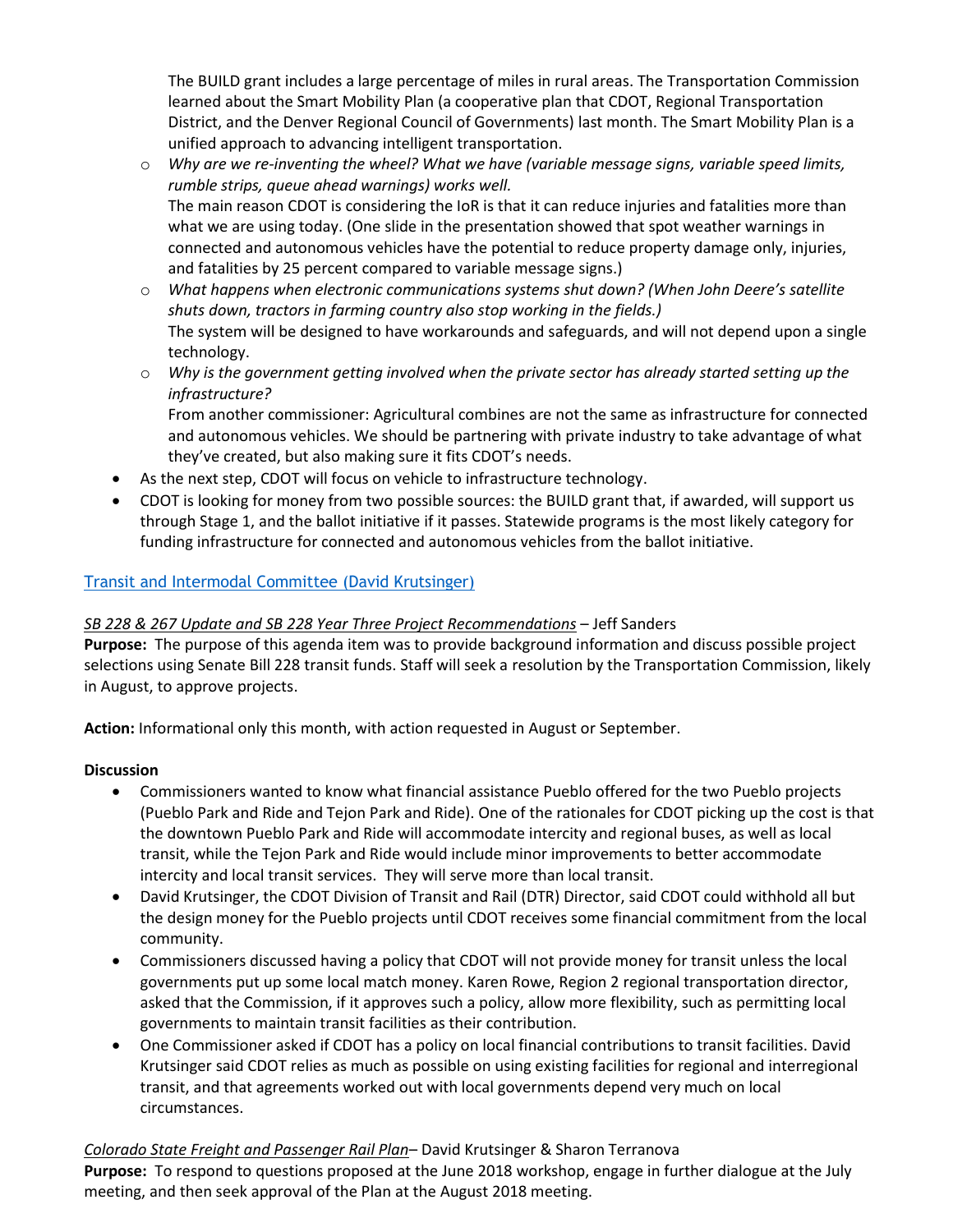**Action:** Discussion and advice in July, leading to action in August.

### **Discussion:**

- A Commissioner asked if multimodal funds in the ballot issue could improve railroad crossings, but staff said the multimodal category is for bike, pedestrian, and transit projects, not rail.
- Another Commissioner said she is supportive of the freight plan. However, she would like the language in the plan softened so that the Transportation Commission is not committed to spending money on railroad projects other than the federal railroad crossing funds it already receives.
- The Transit and Rail Advisory Committee (TRAC) recommended a softening of the resolution language so that it is broader.
- Staff will soften the plan and resolution language to be more "technology agnostic" for the Commission's August meeting.

### *Bustang Quarterly Report*

**Purpose:** The purpose of this agenda item was to provide the Transit & Intermodal Committee the FY 2017-18 4th quarter Bustang update on operational and performance measures.

**Action:** No action is required.

### **Discussion:**

- One Commissioner said the published arrival and departure times for the Durango-to-Grand Junction route indicate one bus leaves 10 minutes before another bus arrives, but Mike Timlin, Bustang Director, said CDOT adjusted the bus timing.
- CDOT signed a contract last week for starting the Durango-to-Grand Junction route. The start of the service is about three weeks behind.
- Commissioners discussed fare box recovery. David Krutsinger said the Bustang goal is 40 percent; one Commissioner said he thought it should be 100 percent.
- Josh Laipply, chief engineer, said many forms of transportation receive a governmental subsidy, from surface transportation to aviation. The commissioner said the difference is that transportation agencies like CDOT use the gas tax to pay not only for highways, but also for bike lanes, transit, and rail.
- The Regional Transportation District in Denver has a 20 percent fare box recovery.
- A Bustang ticket is not inexpensive, and Bustang remains an important tool toward reducing congestion by getting vehicles off the road.

### *Outrider Quarterly Report*

**Purpose:** The purpose of this agenda item was to provide the Transit & Intermodal Committee a quarterly Bustang Outrider update on operational and performance measures.

**Action:** Informational only - no action is required.

### **Discussion:**

Commissioners had no comments.

### *Bus Operations / S I-25 Gap*

**Purpose:** The purpose of this agenda item was to provide the Transit & Intermodal Committee an update on proposed Bustang involvement in the I-25 Gap traffic congestion mitigation.

**Action:** No action is required.

### **Discussion:**

 Josh Laipply said CDOT should emphasize to the public that Bustang would provide the expanded service during construction only.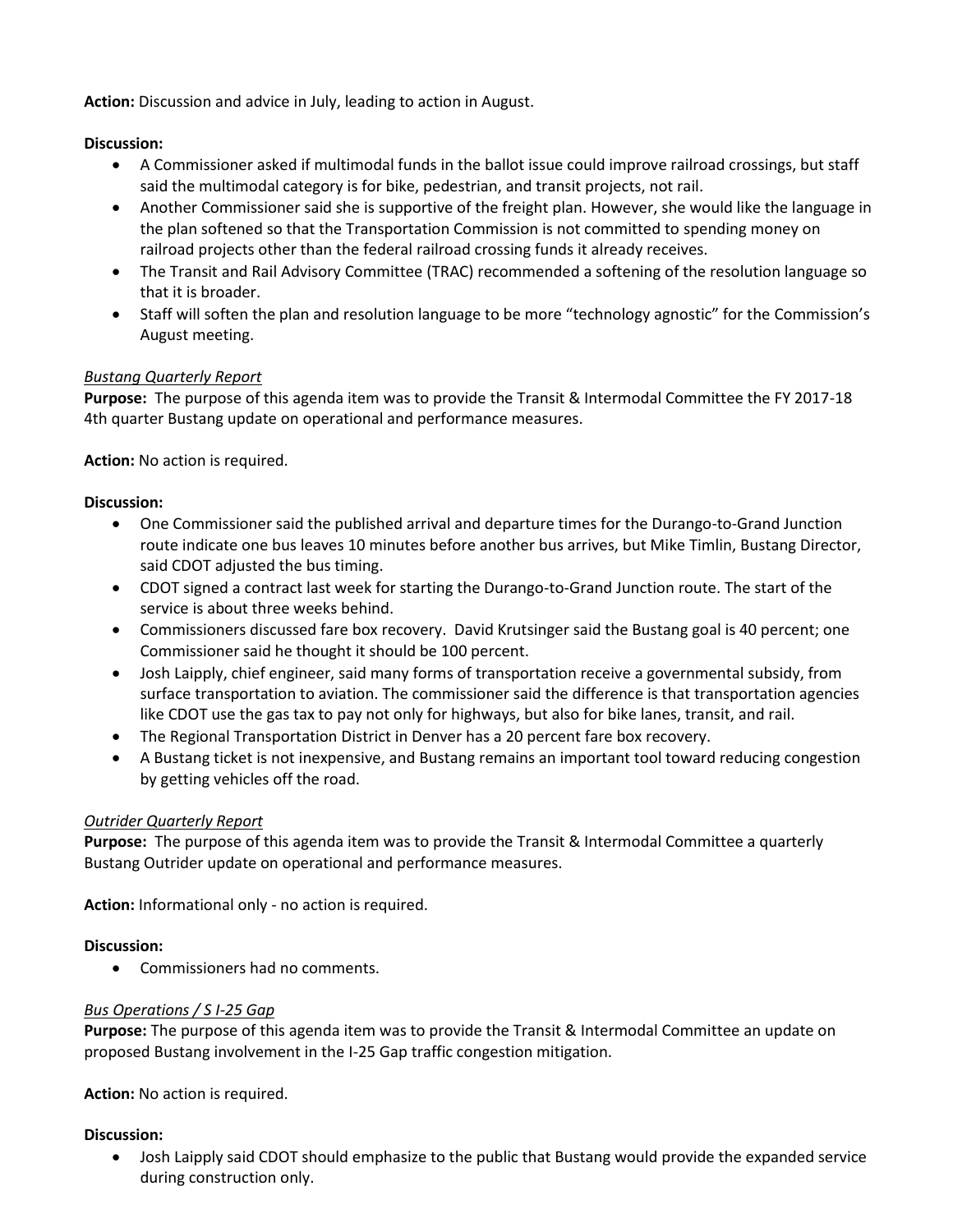- On the issue about subsidizing Bronco bus passes from \$30 to \$15 to get around construction, one Commissioner said that if people can afford to attend a Bronco game, they could pay full bus fare.
- Another Commissioner said the Bustang Bronco Sunday service also saves people driving under the influence (DUI) citations.

# *Safe Routes to School Strategic Plan –* Leslie Feuerborn, and Summer Gathercole of SHG Advisors

- Summer Gathercole said she and Leslie Feuerborn are seeking two commissioners to take part in a 15minute phone call about the kind of data they would like to see gathered and compiled about the Safe Routes to School program.
- Three Commissioners Kathy Connell, Ed Peterson, and one more– volunteered for the phone interviews.

### [Small Business and Diversity Committee Meeting \(Greg Diehl\)](https://www.codot.gov/about/transportation-commission/documents/2018-agendas-and-supporting-documents/july-2018/3-sbd-committee.pdf)

*Triennial DBE Goal Proposal* - The triennial disadvantaged business enterprise (DBE) goal is determined by identifying a base figure for the relative availability of DBEs based on demonstrable evidence of the availability of ready, willing, and able DBEs as compared to the availability of all businesses participating on federally-funded DOT-assisted contracts, and making subsequent adjustments to that figure based on available data.

- The proposed goal of 11.55% is 0.15% off from the historical median of achievement, indicating that the methodology and resultant goal align with past goals and achievements.
- This triennial goal will be proposed to the Transportation Commission for Adoption on Thursday, July 19. Please find the full methodology a[t https://www.codot.gov/business/civilrights/dbe-goal.](https://www.codot.gov/business/civilrights/dbe-goal)

### **Discussion:**

Commissioners seemed receptive to the 11.55% DBE goal for federal fiscal years 2019-2021.

### [Small Business Partial Bond Guarantee Program Funding Workshop](https://www.codot.gov/about/transportation-commission/documents/2018-agendas-and-supporting-documents/july-2018/4-sbd-bond-program.pdf) (Greg Diehl)

**Purpose:** The goal of CDOT's Partial Bond Guarantee Program is three-fold:

- 1. Develop capacity in the construction industry by investing in Emerging Small Businesses;
- 2. Increase competition on CDOT advertisements by removing barriers to bidding; and,
- 3. Manage risk to CDOT by educating and supporting new prime contractors.

The Partial Bond Guarantee Program is proposed will address bonding as a barrier to becoming a CDOT prime contractor by assuming part of the risk for qualified small businesses. Assets, cash flow, and past performance are all areas of development for small businesses, while CDOT is stable in those areas and can offset some of the bond investment with minimal risk. Eligible contracts are those under \$3 Million and the anticipated maximum guarantee is 50%, so CDOT's maximum risk is \$1.5 Million on any given contract. The Risk Management Unit will determine the guarantee percentage for each applicant, ensuring that CDOT is effectively assessing costs and benefits on every eligible contract.

Firms interested in using the Partial Bond Guarantee program will indicate that preference at time of bid submission. CDOT has a consultant firm to support this initiative through financial vetting and bond education.

A Program Implementation Team is recommended that includes: Lockton Companies for financial program administration under CDOT Risk Management, and CDOT's Civil Rights and Business Resource Center will lead program administration, working with the Construction Contracts unit to identify and advertise projects that are eligible for this program.

### **Discussion:**

- If bonding initiative passes, projects that are totally state funded would not need to meet DBE requirements.
- Josh Laipply said that if the bond issue passes, it might be good to not federalize the bonding program

# *2:00 pm – 5:00 pm*

### **Right of Way (ROW) Workshop (Josh Laipply)**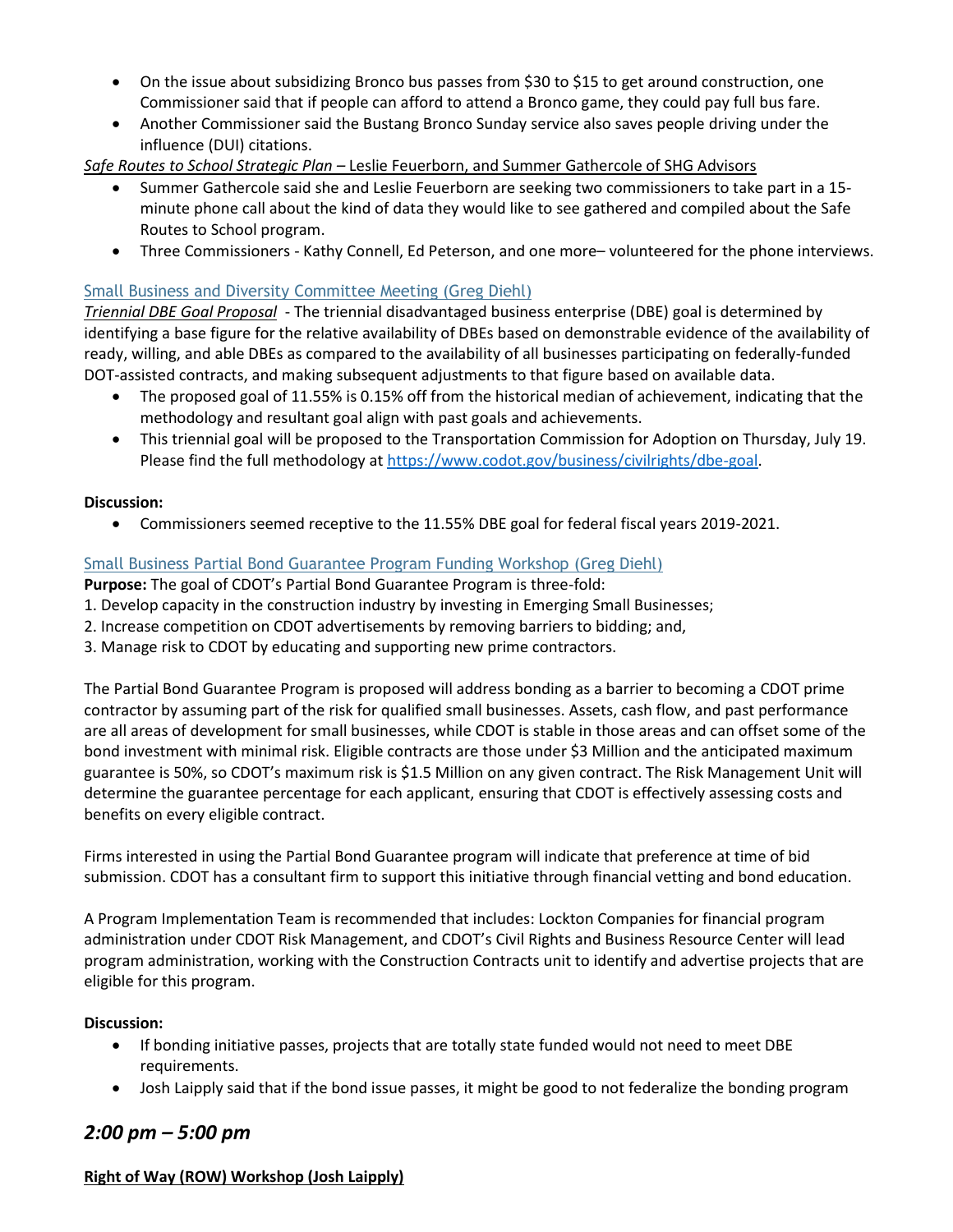**Purpose:** The purpose of the workshop was to discuss six right-of-way acquisition (negotiations) and one Condemnation Authorization request.

**Action:** Prepare to act on agreed upon proposed acquisitions and one condemnation authorization at the regular Commission meeting.

### [Right of Way Workshop \(Josh Laipply\)](https://www.codot.gov/about/transportation-commission/documents/2018-agendas-and-supporting-documents/june-2018/tc_row_2018_06_final-with-exhibits.pdf)

The six projects with requests for authorization of property acquisitions for July 2018 included:

- Region 1
	- o SH 72 Permanent Flood Repair: 20334.
- Region 2
	- o SH 24 Business: Retaining Wall at Serpentine Drive, Project Code: 21923.
	- o US 50 Pueblo Critical Scour K-18 BY and K-18-BZ, Project Code: 22481.
- Region 3
	- o SH 82 Glenwood Springs to Carbondale, project Code: 21200.
- Region 5
	- o US 550: CR 214 North, Project Code: 16791.
- I-70 Central Project
	- o I-70 Central, Project Code: 19631.

One project for condemnation authorization for July 2018 included:

- Region 5
	- o US 550 South Connection, Project Code 19378

### **Discussion:**

- All six requests for authorization of property acquisition projects for July 2018 were presented to the Commission for discussion, no comments were raised.
- Mike McVaugh, CDOT Region 5 Transportation Director, provided an overview of the condemnation authorization request for the US 550 South Connection project. Mike noted that they have had three meetings with the property owner. The issue is the property owner has not obtained an appraisal for the property or submitted a counter offer for price since 2016. To keep the project moving, CDOT is requesting condemnation authorization so a final decision regarding the property can be rendered The owner has been notified of CDOT's final offer and has not responded.

### [Policy Directive 14.0: Statewide Transportation Planning \(Deb Perkins-Smith\)](https://www.codot.gov/about/transportation-commission/documents/2018-agendas-and-supporting-documents/july-2018/5-pd-14.pdf)

**Purpose:** To report on progress made towards meeting the objectives in Policy Directive 14 (PD 14) in the areas of Safety, Transit, System Performance, and Maintenance for fiscal/calendar year 2017. Future months will report on Infrastructure Condition (Asset Management).

**Action:** No action requested this month. Review of current performance and objectives for System Performance, Transit, Maintenance and Safety goal areas. To better align the annual budget setting process with PD 14, the Commission reviews the performance of PD 14 objectives to determine if there is a need to modify objectives or realign resources to meet an objective(s).

The July Transportation Commission workshop included a review of highway performance measures for Safety, and Maintenance (Infrastructure Condition will be reviewed in later months).

PD 14 performance areas of safety- all highways, safety-bike and pedestrian,, system performance, transportation asset management (statewide system maintenance level of service, and snow and ice removal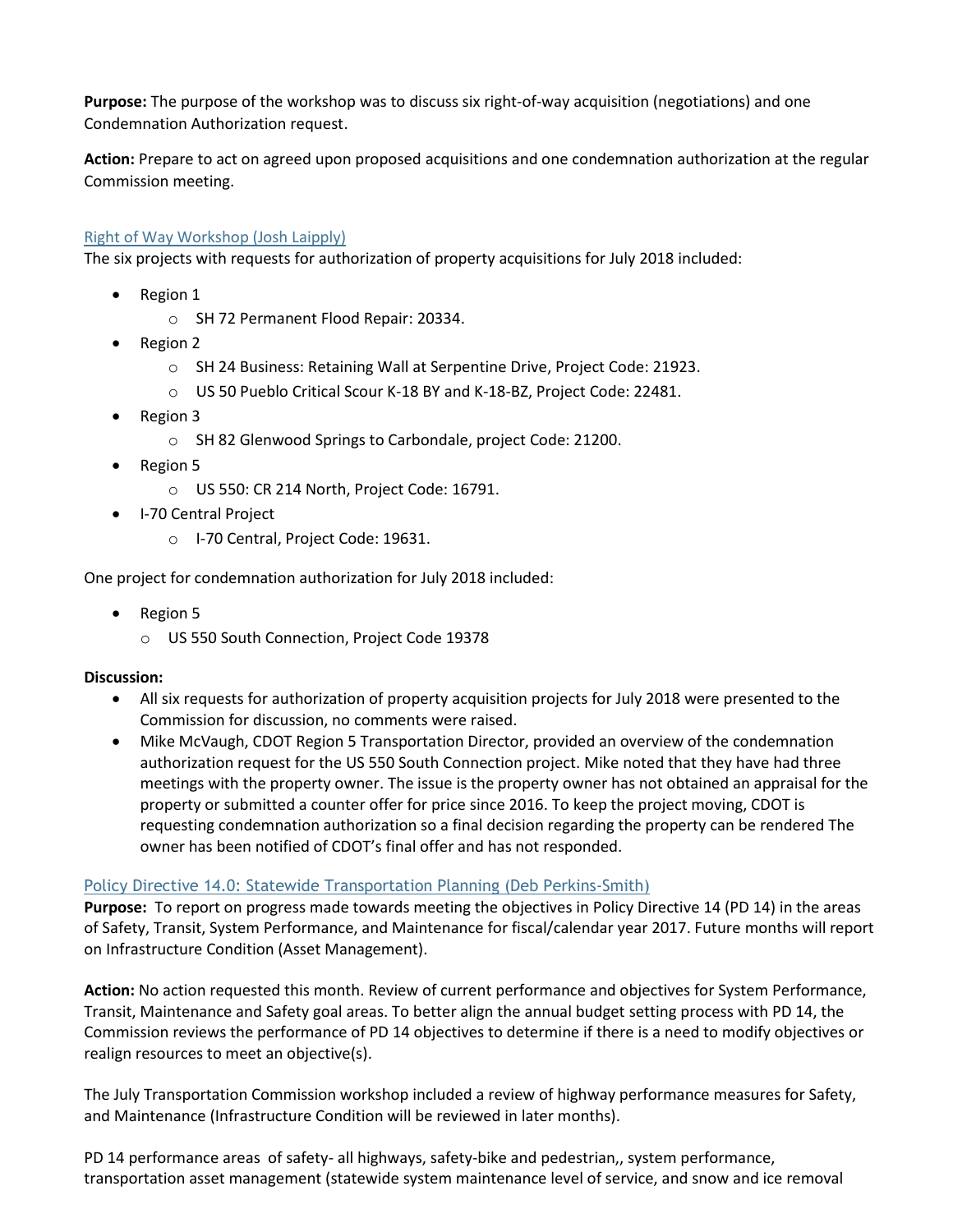level of service), transit ridership and fleet condition, comprise roughly 60% of CDOTs total Budget (excluding Senate Bill 228 transfers). No changes to performance measures and objectives for any of the goal areas are proposed at this time.

# **Discussion:**

- Debra Perkins-Smith, CDOT Division of Transportation Development (DTD) Director, recognized Tim Kirby and Darius Pakbaz for their work on PD 14. PD 14 provides a framework for statewide transportation planning and goals in the statewide transportation plan are referenced to develop performance measures and targets. Whether or not the targets are met may influence the Commission's final approval of the annual budget, as performance targets align with 60% of the annual budget. Each program manager will report on the status of their performance area and whether or not they met their performance goals/target.
- Charles Meyer of CDOT Traffic Safety provided a report on safety performance and targets. Fatalities and serious injury crashes have been increasing over the past several years. Stats for 2016 and 2017 reflect this. We are not meeting the safety targets established five years ago in the State Highway Safety Plan (SHSP). However at the time of the SHSP the performance and outlook for safety was better. We kept these targets, believing that we could reduce fatalities with the hope of a future with new technologies on the horizon to get us there. We need to update the SHSP and we will start this in the fall and winter of this year. We will look at needed strategies. Not meeting the target for the number of fatalities, but getting closer to meeting the target for the number serious injuries in 2017. For the serious injury rate – we are meeting the target. For economic impacts of crashes we are also meeting the target.
- Commissioner Gilliland asked if we are also looking into the real reasons for the crashes and fatalities and what we can do to change things to reduce fatalities.
- Charles answered yes, that his team is working extensively on analyzing fatalities and where and why they occur and looking into strategies to implement. Another approach we know to be important is to have the right stakeholders involved in the strategy development and implementation of the SHSP.
- Commissioner Gilliland requested staff to conduct a workshop on this topic with the Commission. More specifically, a presentation on why crashes occur, also would like to see and learn what the Commission and others can do to promote or influence change. The more we know and understand the more we can get the word out.
- Commissioner Scott noted that CDOT should focus on efforts where CDOT has influence. Many areas CDOT has no influence. CDOT may not control many of the factors – distracted driving, not using seat belts, and intoxication.
- Mike Lewis, CDOT Executive Director, mentioned that it is important to correlate education campaigns with data. Need data to look at the whole picture, and to confine what you can hold yourself accountable for.
- A discussion ensued between CDOT staff and the Commission regarding the items CDOT can control and which ones they can be held accountable for.
- A recommendation was for staff to send the Commission CDOT's Performance Plan for their information.
- Herman Stockinger also noted that CDOT does have lead and lag measures reported on a regular basis.
- Charles noted that Darrell Lingk is not here today, but could shed light on the status of employee safety. For bike and pedestrian safety, fatalities and serious injury events have increased and are far above our targets. For these crashes, distracted driving plays a role. Currently working with DTD on how to respond to increases in bike and pedestrian crashes and improve outcomes. We will come back with the SHSP.
- Commissioner Stuart mentioned that we promote more bicycling and walking but the crashes go up  $$ consider in areas where there is ongoing construction to not allow bicycles and pedestrian access as a precaution. Experienced instances being startled by bicycles traveling close to moving cars. Appreciate having this information presented.
- Commissioner Hofmeister explained that CDOT really has no control of the issue of bicycle and pedestrians – local county and state enforcement of bicycle laws is what is needed and safe driving practices.
- CDOT is working on training motorists and cyclists on how to share the roadway safely and efficiently.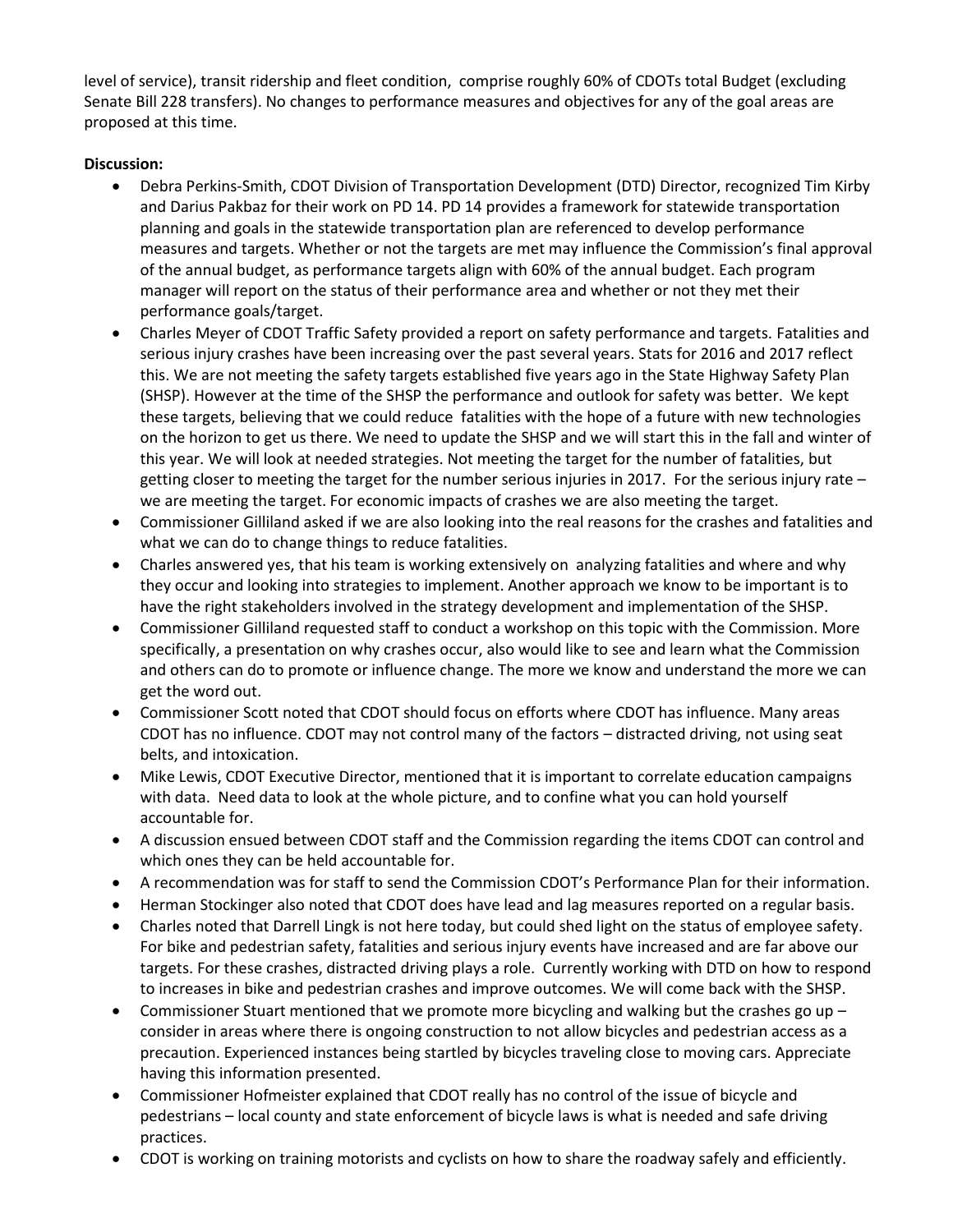- Charles noted it is important to determine which corridors are best for bicycles and pedestrians. Sometimes we need separated facilities or wider shoulders provided. The SHSP will be evaluating this. Intersection improvements with striping and signals are also influential.
- Commissioner Connell noted that during construction or maintenance projects it is the responsibility of CDOT to educate and communicate.
- Commissioner Hall expressed the need for wider shoulders in rural areas, which make a huge difference. It is hard to prompt behavior changes.
- Debra thanked the Commissioners for their good comments and noted this warrants another workshop. To keep on time for the Joint Commission and Statewide Transportation Advisory Committee (STAC) session on the ballot projects, we will remove maintenance update from today's agenda.
- Lisa Streisfeld, CDOT Division of Transportation Management and Operations (TSM&O) presented the status of operation planning time index (PTI) performance goals and target status. TSM&O is meeting targets, but we are slightly down from last year. We opened the Traffic Incident Management (TIM) training track and increased the number of TIM trained staff. Pertaining to infrastructure we implemented ramp meters. For rural areas, we are getting traffic operations centers opened in Greeley and one in Pueblo that we are actively working on. Other projects are signal priorities for snow plows as part of RoadX, we are applying for a grant to cover this. Also working on work zones to see how to improve safety and operations in work zones.
- Debra reiterated that CDOT has lead and lag measures for specific corridors.
- David Krutsinger, provided an overview of transit performance goals and status of meeting transit targets. For small rural ridership transit providers the goal is to keep pace with population growth – DTR is meeting this goal and target. For keeping transit vehicles at a certain level of revenue service miles the target is still to be determined. An influential factor for this target relates to the loss of rural health center across the county. DTR will continue to work on getting data. For transit fleet condition there will be a new federal asset planning requirement.
- Commissioner Scott asked how often is PD 14 updated.
- Debra responded that a wholesale review and update of PD 14 is completed for each statewide transportation plan update that occurs every 4-5 years. Some revisions have been made between this period, but not a comprehensive evaluation.

# [Joint Session with State Transportation Advisory Committee \(STAC\):](https://www.codot.gov/about/transportation-commission/documents/2018-agendas-and-supporting-documents/july-2018/6-ballot-list-of-projects-joint-stac-session.pdf) Ballot Projects (Herman Stockinger [and Deb Perkins-Smith\)](https://www.codot.gov/about/transportation-commission/documents/2018-agendas-and-supporting-documents/july-2018/6-ballot-list-of-projects-joint-stac-session.pdf)

Attendees: Vince Rogalski, STAC Chair; Sean Conway, STAC Vice-Chair;Shannon Gifford, Commission Chair; Commisioner Rocky Scott; Peter Baier, Grand Valley MPO; Thad Noll, Intermountain Transportation Planning Region (TPR); Jeff Sudmeier, CDOT Chief Financial Officer; Debra Perkins-Smith, CDOT DTD Director; Andy Gunning, Pikes Peak Area Council of Governments (PPACG) Executive Director; John Liosatos, PPACG Transportaton Director; Trent Bushner, Eastern TPR; Gary Beedy, Eastern TPR; Roger Partridge, Greater Denver Area, Ron Papsdorf, Denver Regional Council of Governments (DRCOG) Transportation Director, David Krutsinger, CDOT DTR Director; Ann Rajewski, Colorado Association of Transit Agencies (CASTA); Danny Katz, Colorado Public Interest Research Group (COPIRG), Tony DeVito, CDOT Central 70 Project Manager; Suzette Mallette, North Front Range Metropolitan Planning Organization (NFR MPO) Director; Johnny Olson, CDOT CDOT Region 4 Transportation Director; Dave Eller, CDOT Region 3 Transportation Director; CDOT Executive Director, Mike Lewis; CDOT Deputy Director, Herman Stockinger; Josh Laipply, CDOT Chief Engineer; Karen Rowe, CDOT Region 2 Transportation Director; Mike McVaugh, CDOT Region 5 Transportation Director; Commissioner Karen Stuart; Commissioner Kathy Connell; Commissioner Kathy Gilliland; Commissioner Kathy Hall; Heather Sloop, Northwest TPR; Commissioner Sidney Zink; Paul Jesaitis, CDOT Region 1 Transportation Director; Barbara Kirkmeyer, Upper Front Range TPR; and Commissioner Steven Hofmeister.

**Purpose:** To discuss staff recommendations related to Initiative #153, which proposes a 0.62% sales tax increase for transportation and which could appear on the November 2018 ballot. The Transportation Commission has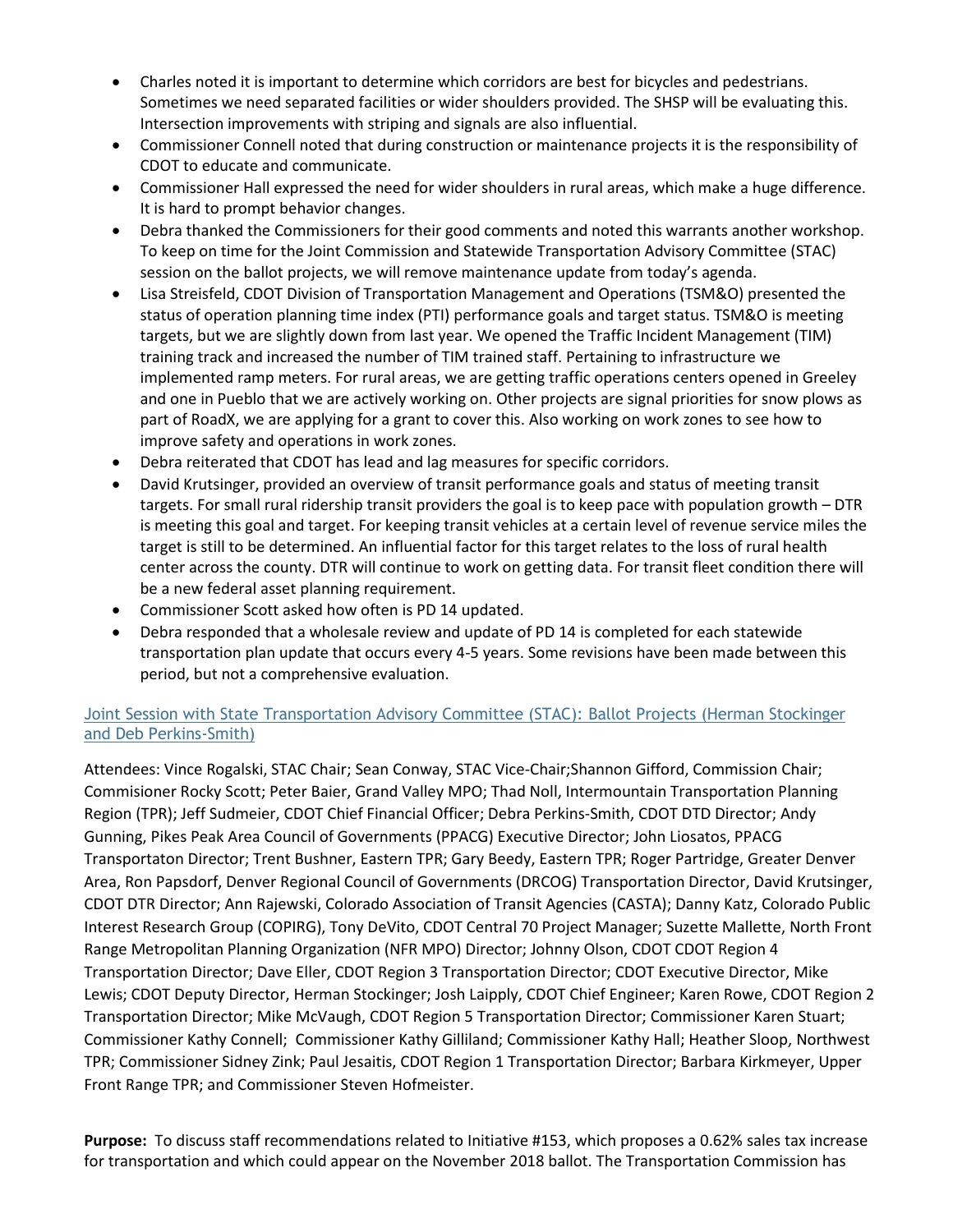been asked to identify projects and priorities for how CDOT would utilize the funds made available under the Initiative.

**Action:** Adopt a project and program list this month, including the following key items:

- 1. Agree to the size of the project list
- 2. Agree to funding distribution for difference between current \$6.2b list and \$7b list
- 3. Agree to distribution of potential additional funds beyond project list
- 4. Agree to the projects on the "highway list"
- 5. Agree to the statewide programs on the "highway list"
- 6. Agree to the multimodal "bond" projects on the list
- 7. Agree to the language in a TC Resolution, essentially approving 1-6.

# **Discussion:**

- CDOT Executive Director welcomed the group to this important meeting. Provided an overview of SB 1 funding bar chart that displayed needs and funding to address needs that were identified collectively by STAC and Commission as priorities.
	- o Last year there was zero dollars in SB 267 in place up until this year. Two ballot measures for 2018 are a general fund transfer and a sales tax increase of 0.62 percent – CDOT cannot advocate for these, but we can explain what is out there. If both 2018 ballot initiatives fail – referred measures in 2019 ballot initiative occurs, where certain dollars are available with debt service, and if that 2019 ballot initiative fails we revert back to the base.
	- $\circ$  Our planning process is a robust grass roots process that is a bottoms-up approach for the ten rural TPRs and five MPOs that identify transportation priorities working with CDOT. All of you in the room represent your constituents.
	- $\circ$  A map from the State Demography Office shows where Colorado's population growth is anticipated to occur. The two blue lines on the map are I-25 and I-70 the life blood routes of the state.
	- $\circ$  We are all in this together until we get a little money. Election Day is November 6<sup>th</sup>. If we wake up on November  $7<sup>th</sup>$  and nothing passes we go back to the beginning, back to zero, and that would be a shame. If focus outside this room stays on individual needs vs. statewide, we could lose – this is a generational opportunity here today with these funds before us. If ballot passes and funds come to us there is more to go around, if not and measures fail – it will become harder to agree on how to spend the limited dollars. That's my soap box.
- Vince Rogalski concurred with Mike. We need to look at TPRs and MPOs and look forward. Where are our priorities consistently are the same – in many areas needs have changed – we all have to be part of the planning process.
- Debra noted that there are 15 folks on the phone need to ask for comments from those on the phone.
- Herman noted that there are seven key items the group needs to agree on to move forward with a "resolved" in the proposed resolution covering each item to adopt tomorrow. We will cover each one today, and obtain agreement and move on to the next item on the list until we are finished. All five Regional Transportation Directors are here today to answer questions.

# **1. Agree to the size of the project list discussion**

- First is the size of the list. We proposed adding \$800 million of projects due to the \$6.2 billion plus SB 1 and SB 267 and 20 years of sales tax estimates adding up to roughly \$7 billion.
- Andy Gunning asked if this amount considers times of recession too. How is that handled?
- Jeff Sudmeier responded that we have looked at different projections of growth and identified an average of three percent, in the last 19 years, five years were negative, but then rebounds occurred. Looked at lower rates of growth and we still met the \$7 billion level.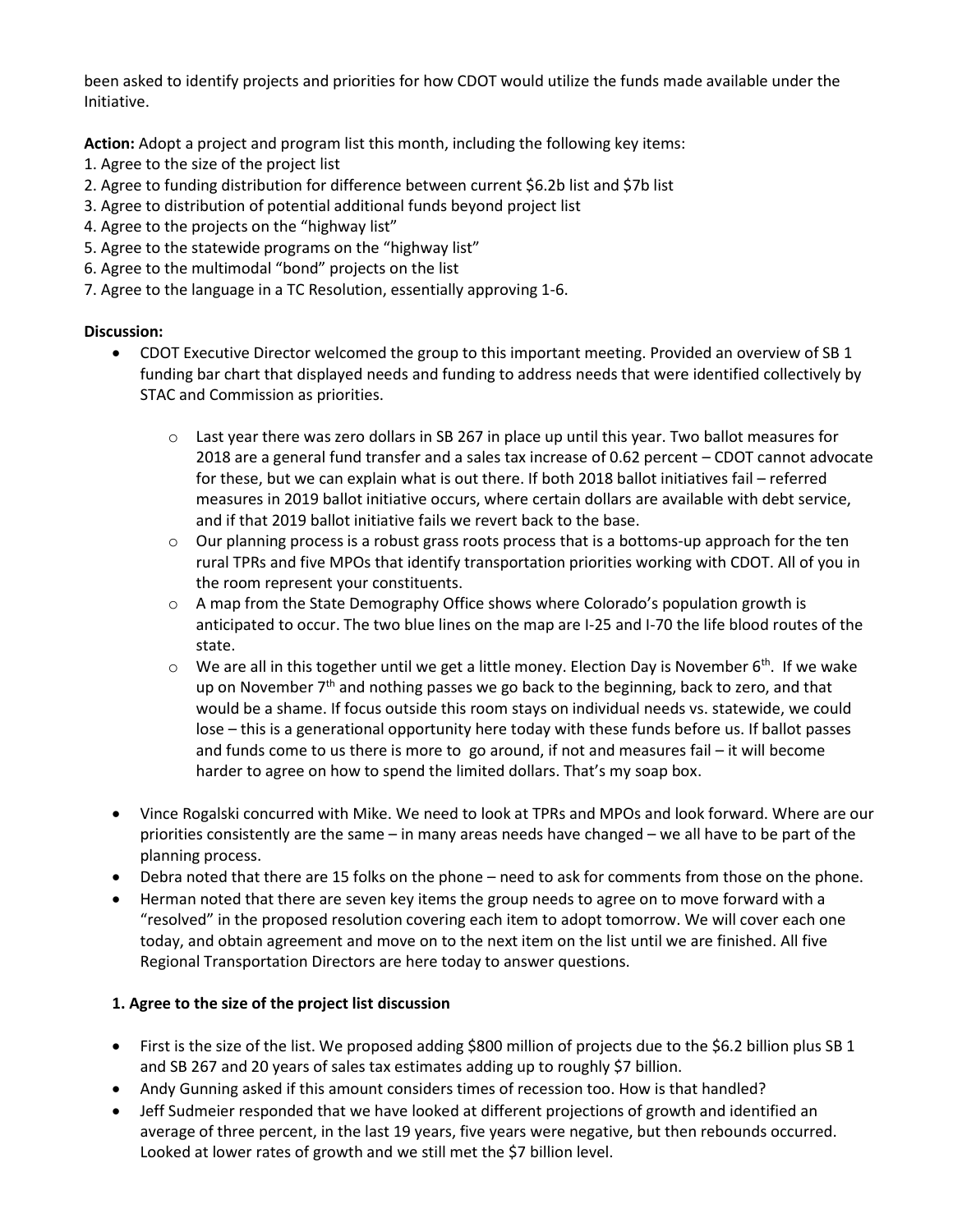- Commissoiner Zink asked so we have \$7 billion how do we decide which projects come first? Taking about 20 years. How do we talk about that?
- Josh Laipply noted that if we do all the projects at once we overwhelm market and supplies. Keep ones delivered up front with low risk about 80% fall in the same range – consider these the meat of the program and anticipate having them all completed in ten years. Regions 3 and 5 have own geographic areas except for really big projects we tackle first.
- Herman noted if we assume a \$7 billion list then we need to add \$800 million and look at the equity of all ballot funds distributed and how this balances against the RPP formula. Do folks agree to grow the list?
- Barb Kirkmeyer asked if \$800 million is only highway or multimodal.
- Herman noted the \$800 million does include projects bonded with 50/50 match for multimodal.
- **Herman confirmed the group's agreement to 1. Size of the project list, which will be \$7 billion.**

# **2. Agree to funding distribution for difference between current \$6.2b list and \$7b list discussion 3. Agree to distribution of potential additional funds beyond project list discussion**

- Barbara Kirkmeyer noted that six TPRs have no projects; a sStatewide program of \$50 million what does that get you? Do not agree with this.
- Dave Eller, Region 3 Transportation Director, and Mike McVaugh, Region 5 Transportation Director both noted the significant projects on the lists for their Regions and expressed agreement with the level of funding for their areas.
- Thad Noll taking Mike's comments to heart this list seems a little out of wack.
- Herman Stockinger noted that yes when it comes to equity for \$800 million and all funds together are out of wack but have a good chance to pass at the ballot.
- Trent Bushner noted \$330 million in Region 4 on I-25 with \$250 million to North I-25. Yes this bother's me coming from a rural area – little pavement money is left – we need pavement and safety improvements (shoulders) – only big projects – where does this leave rural areas? Looking for Front Range voters – rural areas don't need extra lanes.
- Herman Stockinger focus of the statewide programs are there to cover pavement, shoulders and wildlife crossings.
- Mike Lewis we need to emphasize this piece of the puzzle.
- Commissioner Connell noted that voters don't feel impacts related to pavement and shoulders.
- Josh Laipply noted that the \$7 billion list is based on no growth. \$1.5 billion going to surface treatment program considering PD 14 performance objectives and use surface treatment more focused away from the metro areas.
- Thad Noll expressed his support for the \$7 billion list and if more dollars added put into statewide programs.
- Herman solicited comments from those participating via the phone.
- Peter Baier asked CDOT to look at shoulders and pavement to be done in rural areas separately from the shoulder program. Supports the statewide program.
- Josh Laipply noted that CDOT is committing to this. We have one shot to get out to the rural areas for shoulders. We want to do it right. We have a commitment from CDOT for this.
- Mike Lewis stated to keep in mind to keep roads in good condition every year we should do 10% each year for a 10 year period. That is roughly 2,300 miles, right now we only do 300 miles. We are falling behind. If we wake up on November  $7<sup>th</sup>$  and nothing passes – none of this happens.
- Heather Sloop supported the idea of not having projects just numbers with projects going through the TPR process. Voters feel left out – there may be greater success without earmarking funds.
- Herman noted the \$7 billion list is all projects at once. Not a \$800 million breakout presented separately. There is \$1.5 billion for pavement – assuming an additional \$2 billion with revenue growth – we are not allocating any of this yet to serve as a safety net. This gives folks additional hope for more projects.
- Commissioner Gifford noted that these estimates also are made before the salestax could have up to two percent more as well.
- Vince Rogalski asked about what happens to the existing regularly scheduled projects scheduled.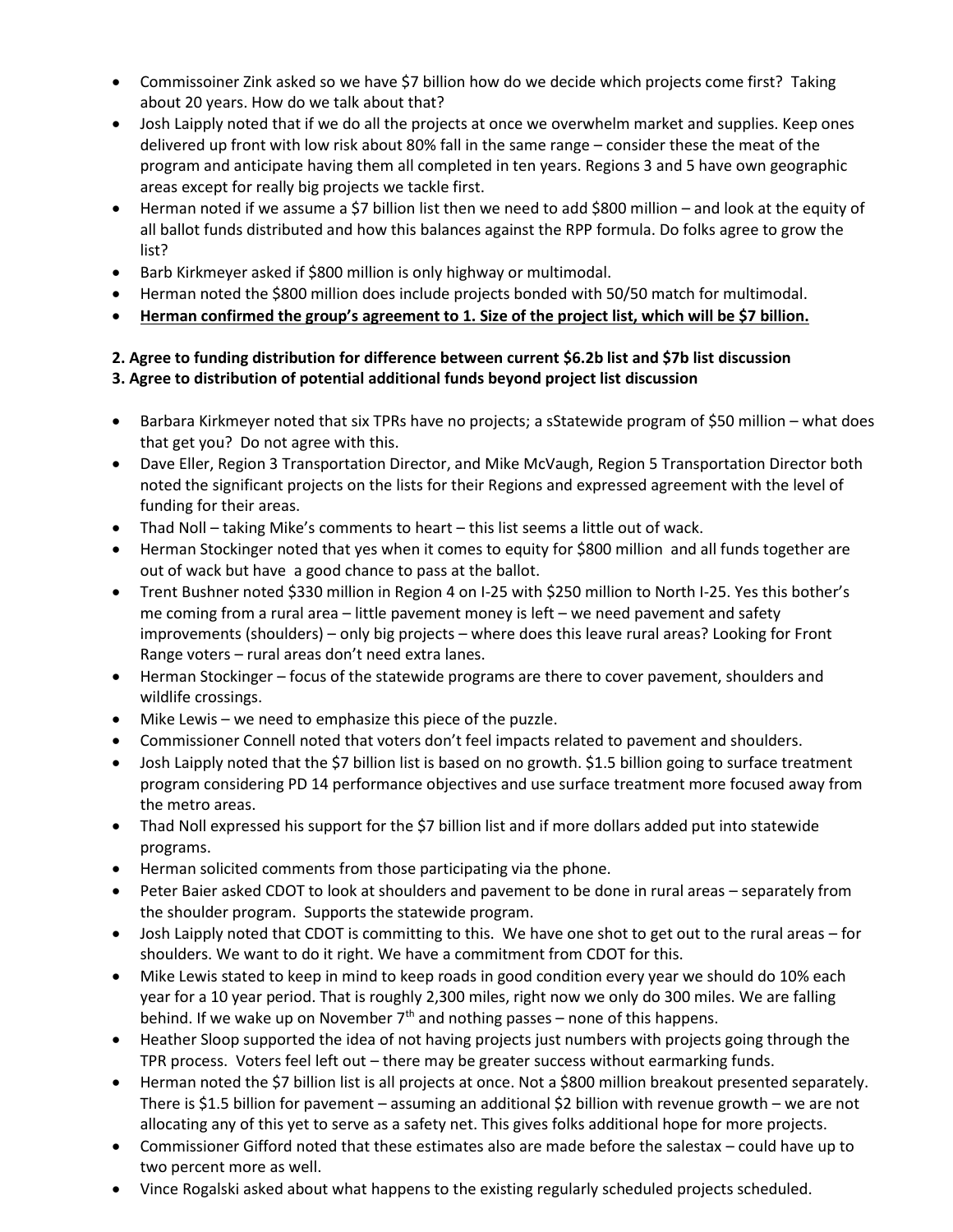- Josh responded that we will continue with the existing plan and Central 70, and projects in the STIP all these other funding sources are supplemental to the base program.
- Vince Rogalski noted that if the ballot passes it might free up money for more work on shoulders and pavement.
- Josh noted that this is a huge program having concerns about contracting and supplies for such a big program.
- Commissioner Connell noted that there is nothing on the list that addresses resiliency need justification to protect roads – have not heard in a while about this – need to bring this back.
- Roger Partridge asked how dollars are allocated to rural areas over time.
- Herman noted the expected formula for pavement is a planning estimate by Region asked Josh or Johnny to explain the pavement model.
- Johnny Olson described the pavement model it is a robust model with 20-years of history embedded model proposes projects to stay ahead of the curve, but funding is not enough to do this. Region 3 runs the pavement model every 2 years. If \$100 million is recognized by the model for work, it eventually will not be a recommended project once the project is built. Region 4 uses a 4-year plan to work through the process.
- **Herman confirmed a head nod from the group on items 2 and 3 - funding distribution for difference between current \$6.2b list and \$7b list, and distribution of potential additional funds beyond project list**

# **4. Agree to the projects on the "highway list" discussion**

# **5. Agree to the statewide programs on the "highway list" discussion**

- Herman asked folks to review the project list –if project descriptions changed, they are shown in red. See the list and the map of projects.
- Barbara Kirkmeyer asked about the source for the new projects for \$800 million.
- Herman noted that the newly added ones are from the capital plan.
- Mike Lewis noted that \$1.5 billion for pavement and \$500 million for other. Fact Sheets are being developed for all the projects, and will be distributed soon.
- Gary Beedy noticed a discrepancy on the list between the project in the table and what is portrayed on the map for SH 71 (B-78), and US 50 (B-35) – map is showing bigger project.
- Herman agreed and noted that this will be fixed. Fiber tech fund went from \$100 million to \$120 million. Adding a statewide program – ADA sidewalks –current program is \$86 million and proposed is \$120 million and rename the program to ADA Sidewalks and Bicycle/Pedestrian. For Safety Shoulder, Rest Area Restoration, Small Freight Projects & Truck Parking, and Wildlife Crash Mitigation – the current program is \$219 million with \$220 million proposed.
- Commissioner Connell noted that she supports this fully and supports more money going to statewide programs. For Rural areas – for wildlife crashes – we need simplified information for initially reaching out. It is important how this list is presented.
- **•** Herman confirmed that the group was in agreement to numbers 4 and 5 projects on the "highway **list" and statewide programs on the "highway list".**

# **6. Agree to the multimodal "bond" projects on the list discussion**

- Herman noted that most of the discussion is the 45 percent to go to CDOT for distribution we will not cover the 40 percent going to the locals.
- Mike Lewis noted that you all know this information, but the public doesn't so much more needs are there for the local governments and counties – almost 50% of the whole pie.
- Herman noted that 15% of multimodal options –that the 15% average over 20 years is \$140 million/\$145 million per year.
- For the 50/50 match DTR staff visited TPRs across the state to discuss matching potential with TPRs.
- \$10 million was set as the project threshold bonding \$30 million annually with a total of \$103 million available in total. There will be up to \$800 million of bonded projects with \$400 million obtained with the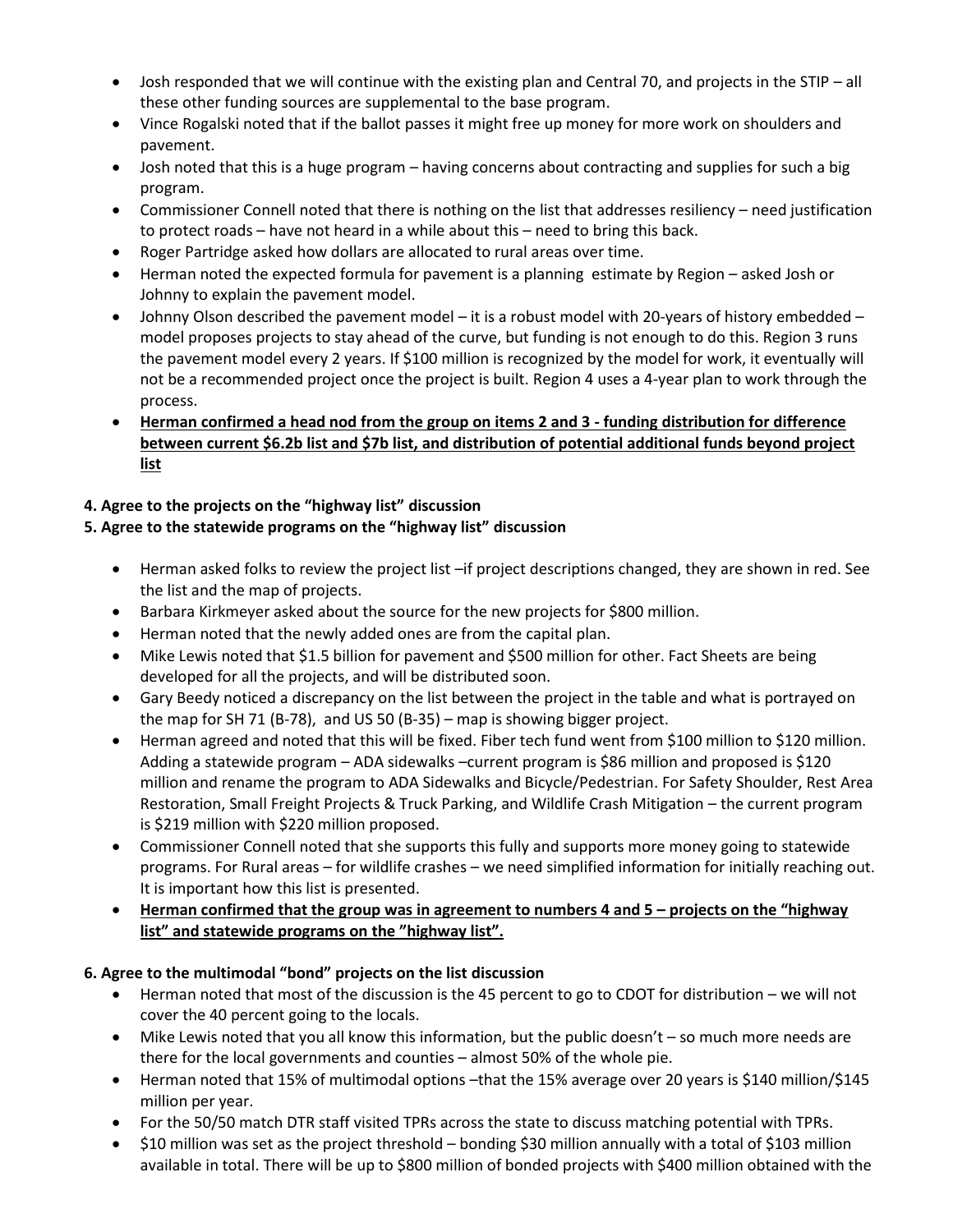50 percent match. After bonding 15% to statewide projects, and 85% to local projects, there is \$30 million bonded for local projects.

- The Commission is responsible to determine the formula for the transit bond project list, and MPO areas receive a suballocation where MPOs chose their projects.
- On the back page of the project list distributed is the multimodal project list that is all new and presented in red; every CDOT Region is represented, but not every TPR.
- With the 50/50 match requirement for this program, it may not be a good fit for smaller TPRs.
- Commissioner Hofmeister noted he is disappointed with the multimodal list as it focuses on transit and has no bike paths and trails included.
- David Krutsinger responded that 67% of multimodal funding is at the discretion of transit agencies and communities, where bike and pedestrian is listed as these types of projects are too small to consider for bonding.
- Debra Perkins-Smith concurred with David Krustinger's response we looked for big bike/pedestrian projects – but the match was an issue and the projects being over \$10 million. But with the rest of the multimodal funding program these types of projects for paths and trails are covered.
- Thad Noll mentioned that the Transit Development Program (TDP) and the multimodal lists are different. There is a TPR meeting on Friday to go through. There are at least 20 more projects that could be on this list that aren't. – there is a bit of a disconnect.
- Commissioner Hofmeister expressed concern about the multimodal projects and questioned whether staff needed to rethink the projects on the list. Herman noted that folks who developed the multimodal list, including the local governments providing 50/50 matching funds are very supportive of the projects.
- Commissioner Gifford stated that the projects for Region 1 are good.
- John Liosato noted PPACG had a robust discussion on bike/pedestrian and multimodal working on the TDP and the multimodal list hasn't been created yet, once we learned ballot language is different from the CDOT process. When you look at multimodal projects, they are already included in the complete streets program. \$10 million projects are big and because bonded projects need to be ready to go in four years, we do have projects like that, but not for \$10 million. If we had more time, maybe we could have added more. CDOT held our hand through the process – not sure too much would have changed with additional time.
- Heather Sloop noted that for the Northwest TPR we had a very thorough discussion on this. Really believe it was very highly vetted. Feel pretty happy with the TPR process even though only one project is on the list.
- Ann Rajewski commented that many of these projects have been kept in mind for a long time. Folks have been waiting for the opportunity to get them funded. Lots of the projects have been well researched and documented.
- Danny Katz noted that is was hard to find \$10 million bike/pedestrian projects with the 50/50 match.
- Ann Rajewski noted that these projects allow local governments to serve communities better.
- **Herman confirmed the group was in agreement to the multimodal bond projects on the list.**

# **7. Agree to the language in a TC Resolution, essentially approving 1-6 Discussion**

- Went over the resolved items of proposed resolution:
	- $\circ$  1st Resolved: Approves the list of projects and states there is no priority order and the projects will be constructed in an order that acknowledges statewide equity and project readiness with a 10 year target completion goal (but not promise)
	- o 2nd Resolved: Approves the statewide programs and states projects specific to each program would be determined at a date after the ballot is approved by voters
	- o 3rd Resolved: Commits to the dollar amount for each project, not necessarily the scope
	- o 4th Resolved: Acknowledges project list or scopes may be modified based on changes in revenue
	- o 5th Resolved: Acknowledges the need for full funding of SB 18-001 and SB 17-267 if the project list is to be fully constructed
	- o 6th Resolved: Acknowledges the importance of transportation improvements for Colorado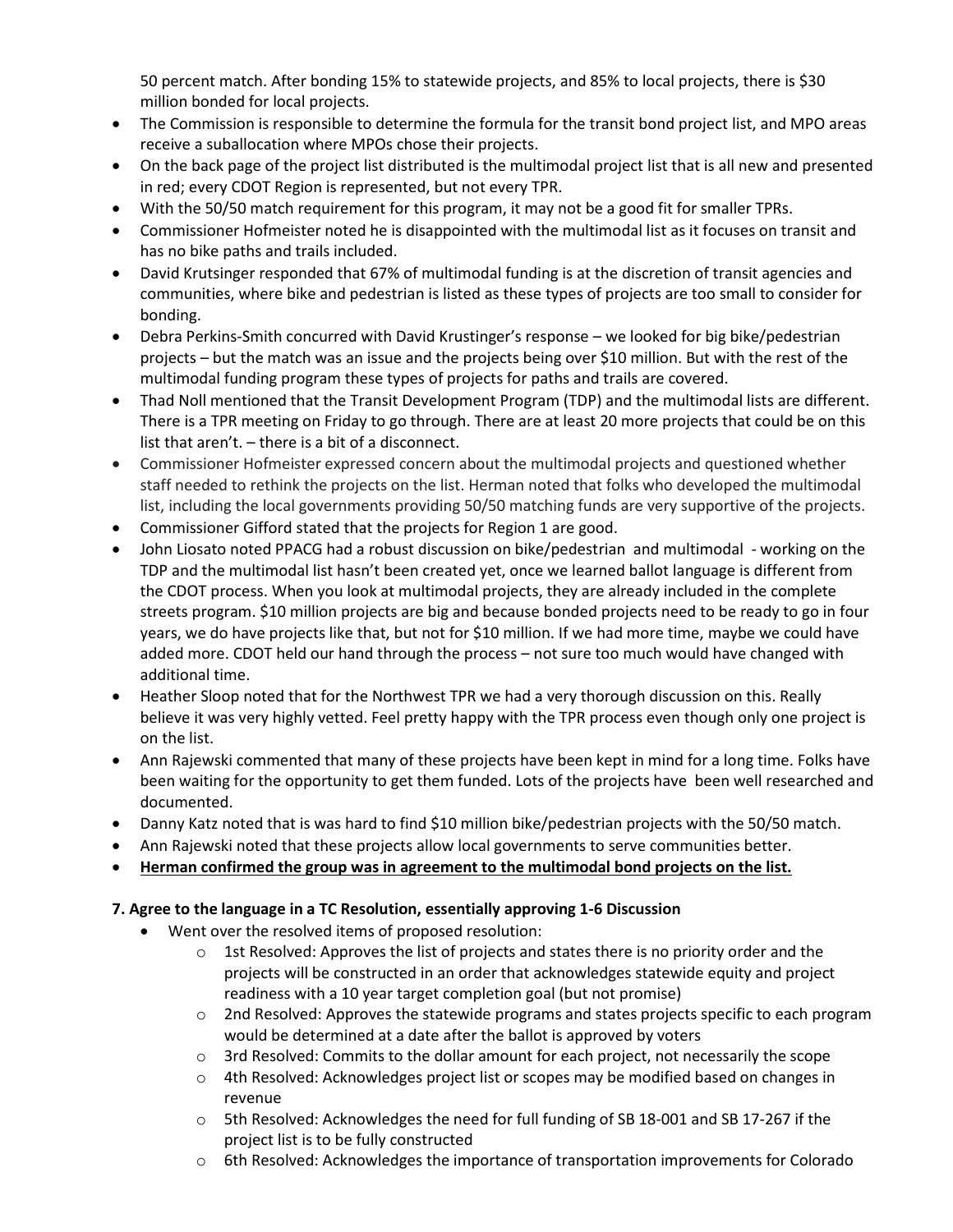- To complete projects in 10 years and split out geographically, approving the statewide programs with dollar amounts for programs, but not project dollars, building to the dollar amount, but not a scopethis protects against changes in revenue, and acknowledges the need for full funding.
- Suzette Mallette noted that resolve number three dollar amount commit but not scope of work what if the costs increase?
- Response was we will have some reserve, as we can't expect all projects to come in at budget.
- Josh noted that our estimations result in 70% coming in at or under budget, with roughly 30% going over. If this happens, we can still rebalance and deliver the program.
- Mike Lewis noted that this is a big program, and managing scope of work and schedule will be a big challenge, we added language to include rigorous controls to keep on track.
- Barbara Kirkmeyer noted that the 27 projects of  $7<sup>th</sup>$  pot lots of projects grew we are watching out for scope growth.
- Sean Conway mentioned that we don't want to over promise and under deliver. And asked CDOT is they are comfortable with this list.
- Josh Laipply responded yes, we are appropriately comfortable with the list.
- Andy Gunning noted that we need to determine how to communicate the fact that this does not replace existing revenue and projects.
- Herman noted that yes this will be communicated. HUTF funds are protected for most instances.
- Herman distributed a new handout from us 36 Coalition and Metro Mayors that support adding Northwest Rail FasTracks project to the list. This is not a CDOT staff recommendation, but submitted from other stakeholders.
- Several group members expressed their opposition to including the Northwest Rail FasTracks project on the list, as it was not discussed of part of the planning process, not under CDOT's jurisdiction and would cause confusion as to which agency is responsible for transit – CDOT is already confused with RTD. Those opposed included Barbara Kirkmeyer, Commissioner Gifford, Sean Conway, Peter Baier, Commissioner Hofmeister, and Commissioner Stuart.
- Sean Conway and Commissioner Stuart noted that this project was only raised as an idea to add as late as two days ago and did not go through the planning process.
- Herman noted that legislators are implying that if this Northwest Rail FasTracks project is not on the list, it is not reflective of area needs.
- Discussion ensued regarding a resolved to address this request to not lose any public support, but reflect that other options with ballot initiative funding exists. Commissioners Gilliland, Hofmeister, Zink, Thad Noll, Ron Papsdorf also joined in to comment on proposed resolved.
- Barbara Kirkmeyer came up with a proposal that was acceptable to the group. As a result, the following whereas was added to the resolution - *WHEREAS, the Commission acknowledges that Initiative #153 also provides local governments with sales tax funds for local transportation priorities and multimodal projects, including rail, in addition to what the Commission is responsible for, and those local governments will use their own planning processes to determine project selection for those funds*
- Gary Beedy mentioned that the project table on the map is missing three projects (B-77 B-79)– will give this information to Tim Kirby to address.
- **Herman confirmed that the group agreed with 7 - the language in Commission Resolution, essentially approving 1-6.**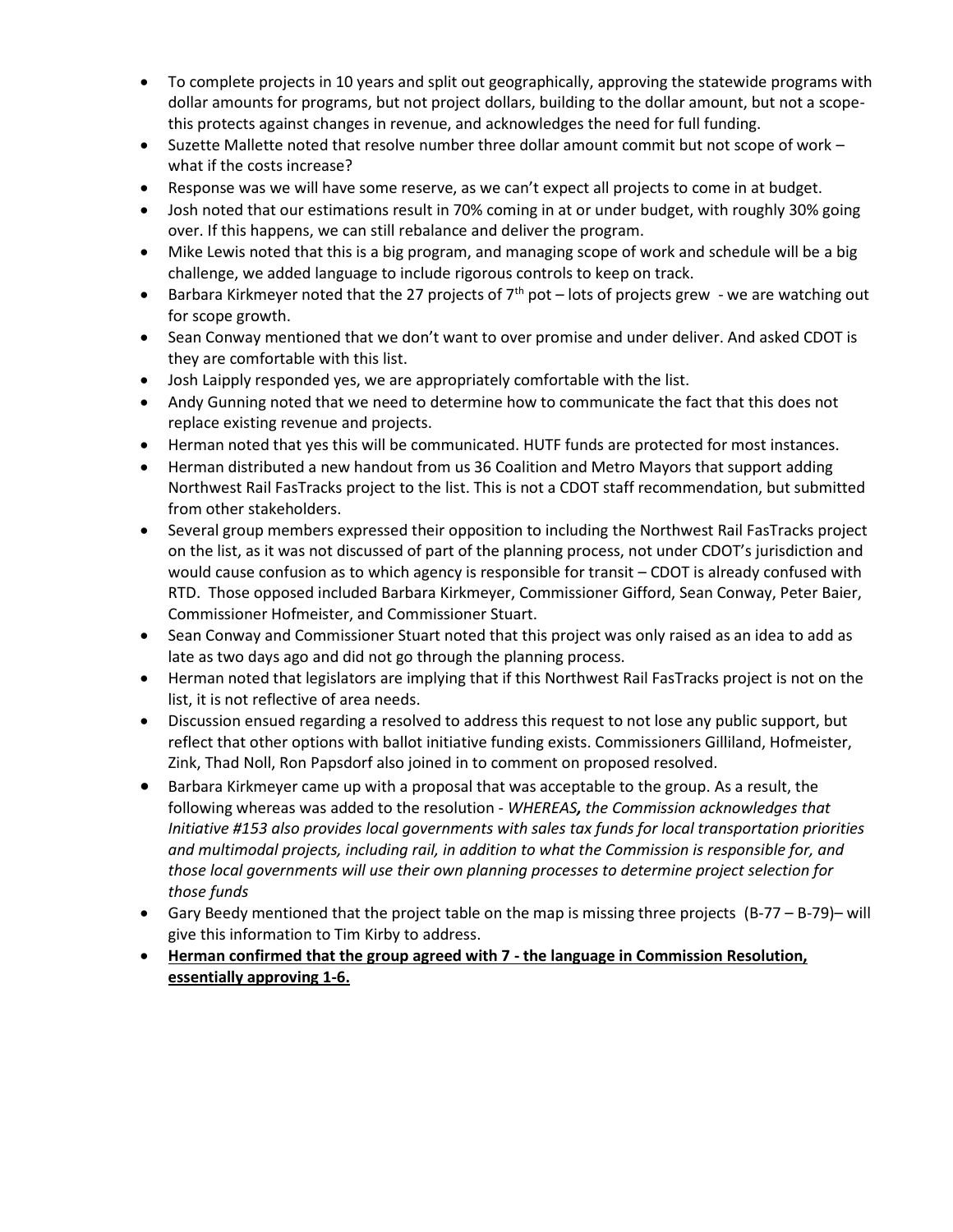# **Transportation Commission Regular Meeting Thursday, July 19, 2018, 9:30 am – 11:30 am**

**Call to Order, Roll Call** – ten of 11 Commissioners attended with Commissioner Luella D'Angelo excused.

Mike Lewis, CDOT Executive Director, announced that Shannon Gifford had been elected Commission Chair and Bill Thiebaut Vice Chair. Herman Stockinger continues to serve as Commission Secretary.

**Audience Participation; Subject Limit: 10 minutes; Time Limit: 3 minutes**

 No audience participation at this time – public comments on the ballot list were heard later and prior to the Commission voting on whether or not to approve of the ballot list.

# **Comments of Individual Commissioners**

- Commissioners congratulated Shannon Gifford for her election as Chair and Bill Thiebaut as Vice Chair, and complimented Commissioner Sidny Zink on her leadership as Chair over the past year.
- They also recognized the departure of Dave Eller after seven years as regional transportation director for Region 3, and that of Tony DeVito as leader of the important Central 70 project in Region 1. Tony will serve for one more month.
- Other comments concerned:
	- o The well-attended opening ceremony of the Grand Avenue Bridge in Glenwood Springs, and all the collaboration and coordination the project required during construction.
	- o Discussion about the potential ballot measure by Club 20, Central Front Range TPR, the town of Westcliffe, and various groups.
	- $\circ$  Heavy rains right after the fires in the Durango area that caused mudslides on fire-scarred hills.
	- $\circ$  Compliments to the Division of Transit and Rail for a 40 percent fare box recovery for Bustang, and a desire expressed that Bustang could extend to SH 7 after it reaches Longmont.
	- $\circ$  Compliments for the "phenomenal" work through the planning process to compile the ballot project list.
	- o Reflections on the joint Transportation Commission/Statewide Transportation Advisory Committee (STAC) meeting on Wednesday.

# **Executive Director's Report (Michael P. Lewis)**

- Mike Lewis pointed out that CDOT crews have been fighting the various wildfires in the state. CDOT crews have been cutting fire lines and hauling water with CDOT heavy equipment, and doing traffic control. CDOT crews have been an integral part of the supply chain needed to fight the fires.
- He thanked Sydny Zink for her work chairing the Transportation Commission, and Dave Eller for his work as Regional Transportation Director in Region 3. He welcomed Shannon Gifford as Chair and Bill Thiebaut as Vice Chair of the Commission.
- Ground-breaking for the Central 70 project will take place in two weeks after 16 years of work, just before Tony DeVito's departure.
- Ground-breaking for the I-25 Gap project (Monument to Castle Rock) will take place in August after concentrated CDOT staff work following the formal go-ahead from the Federal Highway Administration (FHWA) in June.
- Mike said he belongs to the American Association of State Highway and Transportation Officials (AASHTO) national committee that shares best practices regarding resiliency planning.
- Denver will be the location of the national 2018 Transportation Innovations Summit and Exchange (RISE) conference Oct. 9-10 this fall. CDOT, the Transportation Research Board, AASHTO, and FHWA are sponsoring the conference, which will focus on how to include resilience practices within system performance activities for transportation. All are invited.

# **Chief Engineer's Report (Josh Laipply)**

He thanked Sydny Zink for her work as chair of the Transportation Commission.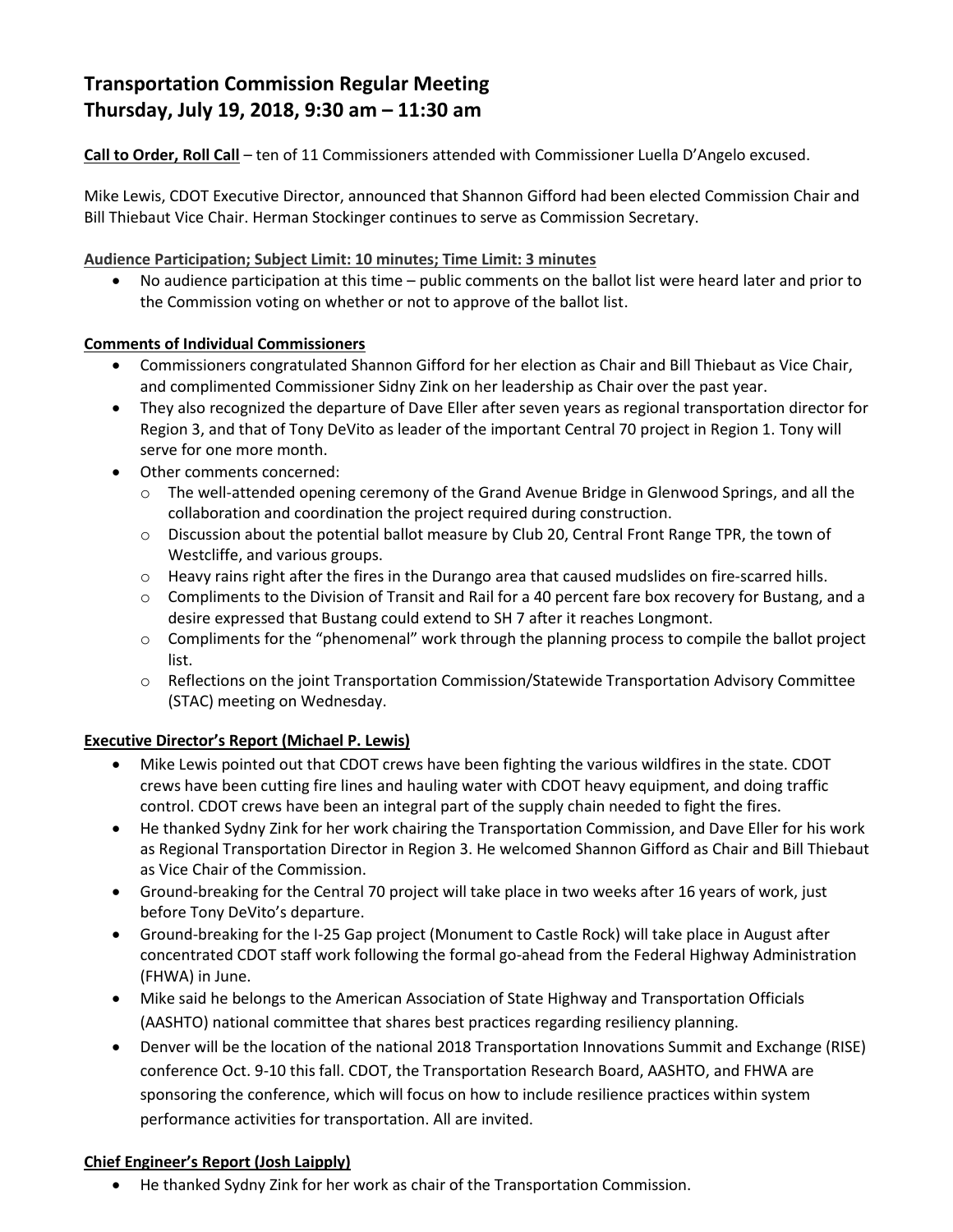- He also thanked staff for their work on the ballot project list. The list has four to five columns, but many more columns of information are behind those few columns.
- On the I-25 Gap project, he noted how extraordinary it was that within weeks of NEPA approval of the widening of I-25 from Monument to Castle Rock, CDOT secured the funding and had the project out to bid. The winning bid was under 1 percent of the independent cost analysis. "We've done a great thing," Laipply said.
- He also pointed to the coordination among CDOT, Glenwood Springs, and the Roaring Fork Valley Transportation Authority that eventually led to completion of the Grand Avenue Bridge project in Glenwood Springs. He also complimented Dave Eller for his leadership on the project.
- In saying goodbye to Dave Eller, Josh said Dave has not only been an excellent Regional Transportation Director for Region 3, but also has had an influence statewide on his membership on and contributions to committees aimed at making the state transportation system better. Dave has always been someone Josh said he could count on for thoughtful, well-considered comments.

# **High Performance Transportation Enterprise (HPTE) Report (Nick Farber)**

- The HPTE board on Wednesday approved a plan for tolling operations on the I-25 Express Lanes.
- Every year HPTE and CDOT negotiate an interagency agreement that outlines responsibilities of each entity during the coming year. A statement of work accompanies the interagency agreement. In exchange for performing specified work, HPTE earns a fee from CDOT. The HPTE board approved the agreement for the state fiscal year.
- In the past year, HPTE worked with others to do public outreach on tolling.
- HPTE has launched a master planning process; consultant WSP will assist with the plan.

# **FHWA Colorado Division Administrator's Report (Vershun Tolliver, Assistant Division Administrator)**

- FHWA's toll credit process does not bring new funding. Rather, it permits state departments of transportation like CDOT to leverage state funds for additional projects. (Under federal law, the non-Federal share of projects can come through a "soft match" of toll credits. The amount of credit earned equals the amount of excess toll revenues spent on federally funded capital improvement projects and certain transit projects.)
- FHWA has approved CDOT's FY 2019-22 Statewide Transportation Improvement Program (STIP). It is significant that CDOT developed the STIP while dealing with a breach in its cyber security.

# **STAC Report (STAC Chair, Vincent Rogalski)**

- As did many others, Vince thanked Dave Eller and Tony DeVito for their work for CDOT.
- He said it was great to have a map of all the projects proposed for the ballot initiative at the joint meeting of the STAC and Transportation Commission earlier in the day.
- The CDOT staff's recommendation for the project list for the potential ballot initiative received approval from the STAC. Two STAC members did not support the list because they had not had enough time to review it.
- STAC reviewed the preliminary list of bonded transit projects for the ballot initiative.
- STAC also reviewed use of MODA (Multi Objective Decision Analysis) in project selection for the National Highway Freight Program. The freight program could include rail projects in the future.

# **[Act on Consent Agenda](https://www.codot.gov/about/transportation-commission/documents/2018-agendas-and-supporting-documents/june-2018/9-consent-agenda.pdf) – Approved unanimously on July 19, 2018.**

- [Resolution to Approve the Regular Meeting Minutes of June 21, 2018](https://www.codot.gov/about/transportation-commission/documents/2018-agendas-and-supporting-documents/july-2018/7-consent-agenda.pdf) (Herman Stockinger)
- [Resolution to Approve Disposal: Iliff & I225 \(Parcels 1 Rev & SE-1 Rev\) \(Paul Jesaitis\)](https://www.codot.gov/about/transportation-commission/documents/2018-agendas-and-supporting-documents/july-2018/7-consent-agenda.pdf)
- [FY 19 Additions over \\$50,000 project approval \(Kyle Lester\)](https://www.codot.gov/about/transportation-commission/documents/2018-agendas-and-supporting-documents/july-2018/7-consent-agenda.pdf)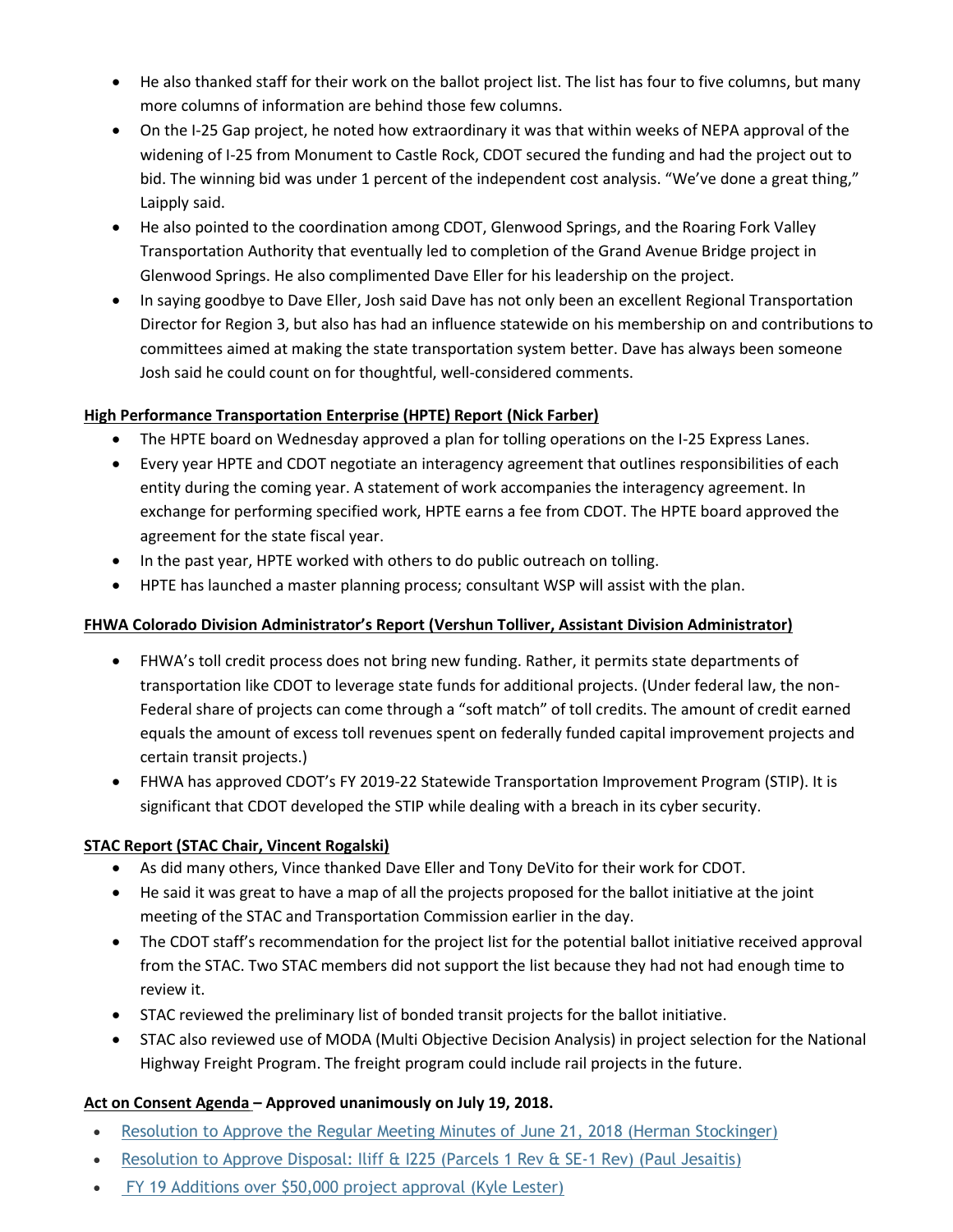[Adoption of Policy Directive 1209.0 "Housing Assistance"](https://www.codot.gov/about/transportation-commission/documents/2018-agendas-and-supporting-documents/july-2018/7-consent-agenda.pdf)

[Discuss and Act on Resolution to Approve FHWA Triennial DBE Goal \(Greg Diehl\)](https://www.codot.gov/about/transportation-commission/documents/2018-agendas-and-supporting-documents/july-2018/8-fhwa-triennial.pdf) **– Approved unanimously on July 19, 2018.**

[Discuss and Act on Small Business Partial Bond Guarantee Program](https://www.codot.gov/about/transportation-commission/documents/2018-agendas-and-supporting-documents/july-2018/4-sbd-bond-program.pdf) Funding (Greg Diehl) **– Approved unanimously on July 19, 2018.**

- This action is an effort of CDOT to help emerging small businesses with bonding.
- Mike Lewis said he applauded Greg Diehl and Josh Laipply for moving the idea forward.

[Discuss and Act on the 1st Budget Supplement of FY 2019 \(Jeff Sudmeier\)](https://www.codot.gov/about/transportation-commission/documents/2018-agendas-and-supporting-documents/july-2018/9-budget-supplement.pdf) **– Approved unanimously on July 19, 2018.**

This request was for two items:

 A transfer of \$1.3 million from the Statewide Intelligent Transportation System (ITS) account for the Division of Transportation Systems Management and Operations (TSM&O) to Region 1 Traffic Cost Center. This transfer request went to the Commission because it was more than \$1 million.

\$2.5 million from the Transportation Commission Program Reserve for initial funding of the Small Business Partial Bond Guarantee Program.

[Discuss and Act on ROW Acquisition Authorization Requests](https://www.codot.gov/about/transportation-commission/documents/2018-agendas-and-supporting-documents/july-2018/tc-row-2018-07-final.pdf) (Josh Laipply) **– Approved unanimously on July 19, 2018.**

# [Discuss and Act on ROW Condemnation Authorization Requests](https://www.codot.gov/about/transportation-commission/documents/2018-agendas-and-supporting-documents/july-2018/tc-row-2018-07-final.pdf) (Josh Laipply) **– Approved unanimously on July 19, 2018.**

[Discuss and Act on Resolution to Approve Changes to the Statewide Planning Rules, 2 CCR 601-22](https://www.codot.gov/about/transportation-commission/documents/2018-agendas-and-supporting-documents/july-2018/10-statewide-planning-rules.pdf) (Herman [Stockinger and Deb Perkins-Smith\)](https://www.codot.gov/about/transportation-commission/documents/2018-agendas-and-supporting-documents/july-2018/10-statewide-planning-rules.pdf) **– Approved unanimously on July 19, 2018.**

- The Statewide Planning Rules guide the transportation planning process, and the STAC and Commission review the Rules at the beginning of each process to develop the statewide and regional transportation plans.
- The primary change to the Rules was on the STAC due to passage of two state laws: one to clarify that the STAC advises both CDOT and the Commission on transportation needs and issues, and one to make the representatives of the Southern Ute and Ute Mountain Ute voting members of the STAC. A state bill accidentally deleted some sections of the Rules in 2013; those sections have been added back in.

The public comment period began March 15 and a public hearing took place May 22. Members of the public attended the hearing, but did not raise any comments.

# [Discuss and Act on 2018 Ballot List of Projects \(Herman Stockinger\)](https://www.codot.gov/about/transportation-commission/documents/2018-agendas-and-supporting-documents/july-2018/6-ballot-list-of-projects-joint-stac-session.pdf) **– Approved unanimously on July 19, 2018.**

# Audience Participation on Ballot List

- Ten people spoke representing such groups as the US 36 Mayors Commission, Longmont City Council, Regional Transportation District (RTD), Boulder Chamber of Commerce, Denver Public Works, and STAC.
- Senator, Matt Jones (D-District 17) and Representative Jonathan Singer (D-District 11) also spoke.
- Comments included:
	- o The area was promised the Northwest Rail during the light-rail ballot initiative in 2004, and the measure passed partially due to the positive votes in the area.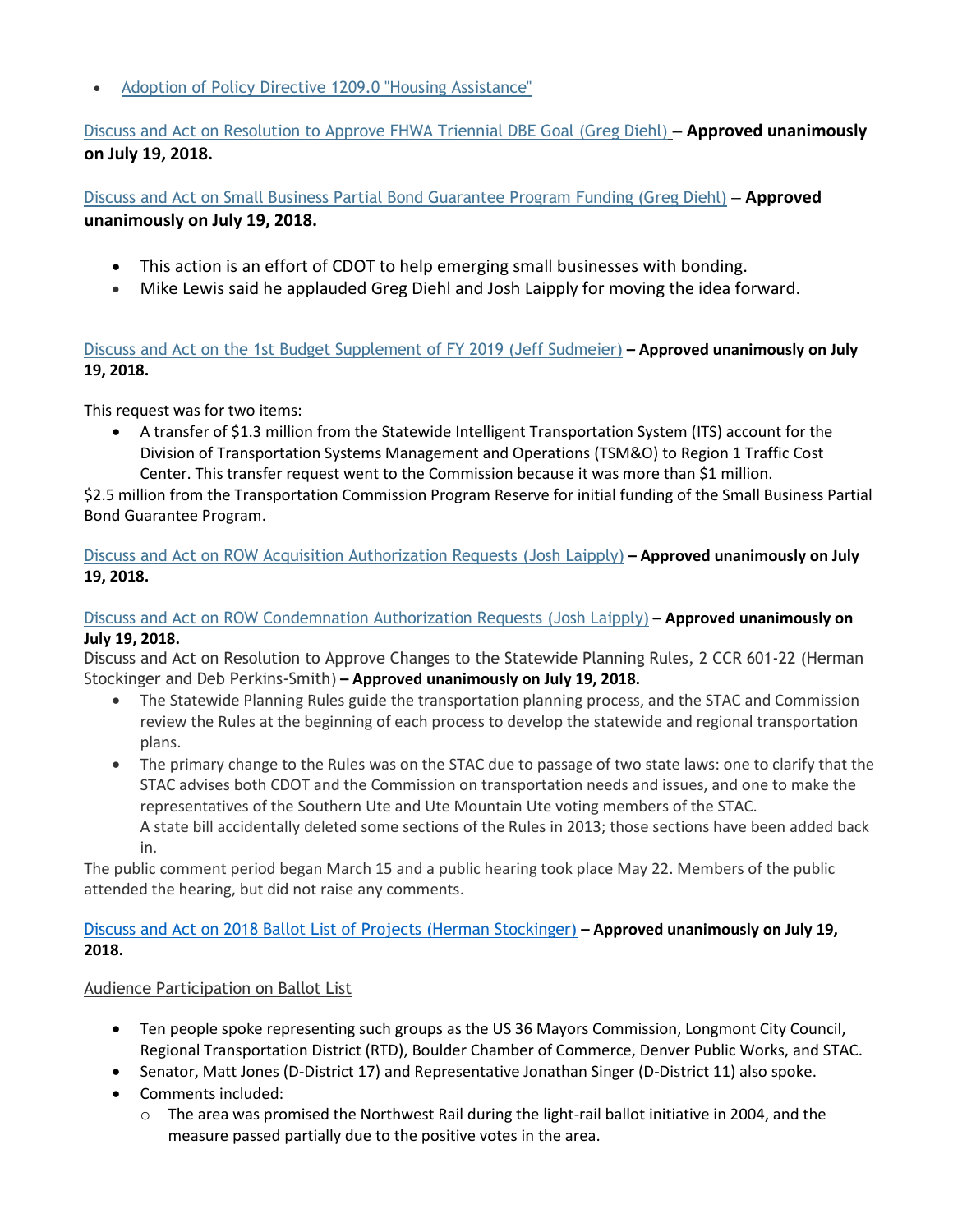- $\circ$  CDOT should include some funding for Northwest Rail on the ballot initiative under the multimodal bonded project list to help get it started. Yet rail projects are not permitted on the bonded multimodal project list.
- $\circ$  Including Northwest Rail would assure passage of the ballot initiative in the northwest quadrant of the Denver metro area; not including it could mean failure of the measure in the area and possibly statewide.
- $\circ$  CDOT needs to think creatively about how to help with getting rail extended to that part of the Denver metro area.
- o It seems that bikes have supplanted rail as multimodal at CDOT.
- o Bus Rapid Transit, proposed as a replacement for Northwest Rail, is not realistic without a full dedicated lane separated from the rest of the traffic.
- $\circ$  Boulder County generates 128,000 jobs. Congestion is hampering the local economies.
- o Speakers from Boulder County and Denver said they appreciated that the ballot list includes projects for their areas, but that their areas need many more projects.
- $\circ$  It is not true that various entities did not go through the planning process. They did, but found that rail projects are not multimodal for ballot purposes.
- $\circ$  Commissioner Bill Thiebaut asked state Sen. Matt Jones if he would be willing to give up some of the projects on the list in exchange for the Northwest Rail. Jones said no.
- o People pack the buses between Denver to Boulder. The area has waited too long for relief.
- $\circ$  Peter Baier of Grand Valley MPO said that 60 percent of the funds from the ballot initiative will go to CDOT, but 40 percent will go to local governments. He suggested local governments plan to use their share as matching money for Northwest Rail. He said the STAC on which he sits did not have the opportunity to vet the Northwest Rail project along with all the others.
- Mike Lewis, CDOT Executive Director, said all regions would benefit from a successful ballot initiative. He thanked people for their comments on what he characterized as a "generational opportunity." He noted that state law set up different structures for CDOT and RTD, with different responsibilities. He said CDOT is open to taking its input on transit opportunities for the Boulder area to the RTD board.
- Herman Stockinger, policy director for CDOT, noted that when CDOT compiled its Transportation Development Program, it did so in the hope that additional federal money might come to CDOT. At that time, staff did not anticipate a state ballot initiative. He presented a resolution to the Transportation Commission revised slightly from a version the Commission saw earlier. The revised resolution made these changes:
	- $\circ$  Added "utilizing the existing statewide transportation planning process" in front of a clause about the creation of the Development Program in the fifth Whereas statement.
	- o Added a ninth Whereas: "…the Commission acknowledges that Initiative #153 also provides local governments with sales tax funds for local transportation priorities and multimodal projects, in addition to what the Commission is responsible for, and those local governments will use their own planning processes to determine project selection for those funds."
- Commissioner Kathy Connell suggested adding "including rail" after "multimodal projects" to the ninth Whereas after telling those who attended the meeting that everything in life is somewhat of a compromise. The other Commissioners accepted her suggestion.
- Commissioner Karen Stuart said a lot of thought and effort went into compiling the project list for the ballot initiative. She said no one is as frustrated with Northwest Rail not getting off the ground as people like her who live in the area. The addition of the phrase "including rail" is significant, and will be a strong statement to carry to the RTD board. "This is that leverage you haven't had before," she told the crowd. She said CDOT may have one shot at getting more funding for transportation. "I hope this inclusion [of the phrase "including rail"] will help," she said.

# [Discuss and Act on SB1 Project List \(Josh Laipply\)](https://www.codot.gov/about/transportation-commission/documents/2018-agendas-and-supporting-documents/july-2018/11-sb-1-approval.pdf) **– Approved unanimously on July 19, 2018.**

 By this action, the Commission approved using SB 18-001 funds for a list of \$30 million in SB 267 preconstruction projects, \$194 million in SB 267 construction projects, \$21.6 million in preconstruction work for ballot and potential grant projects, and \$100,000 for asset management using SB 18-001 funds.